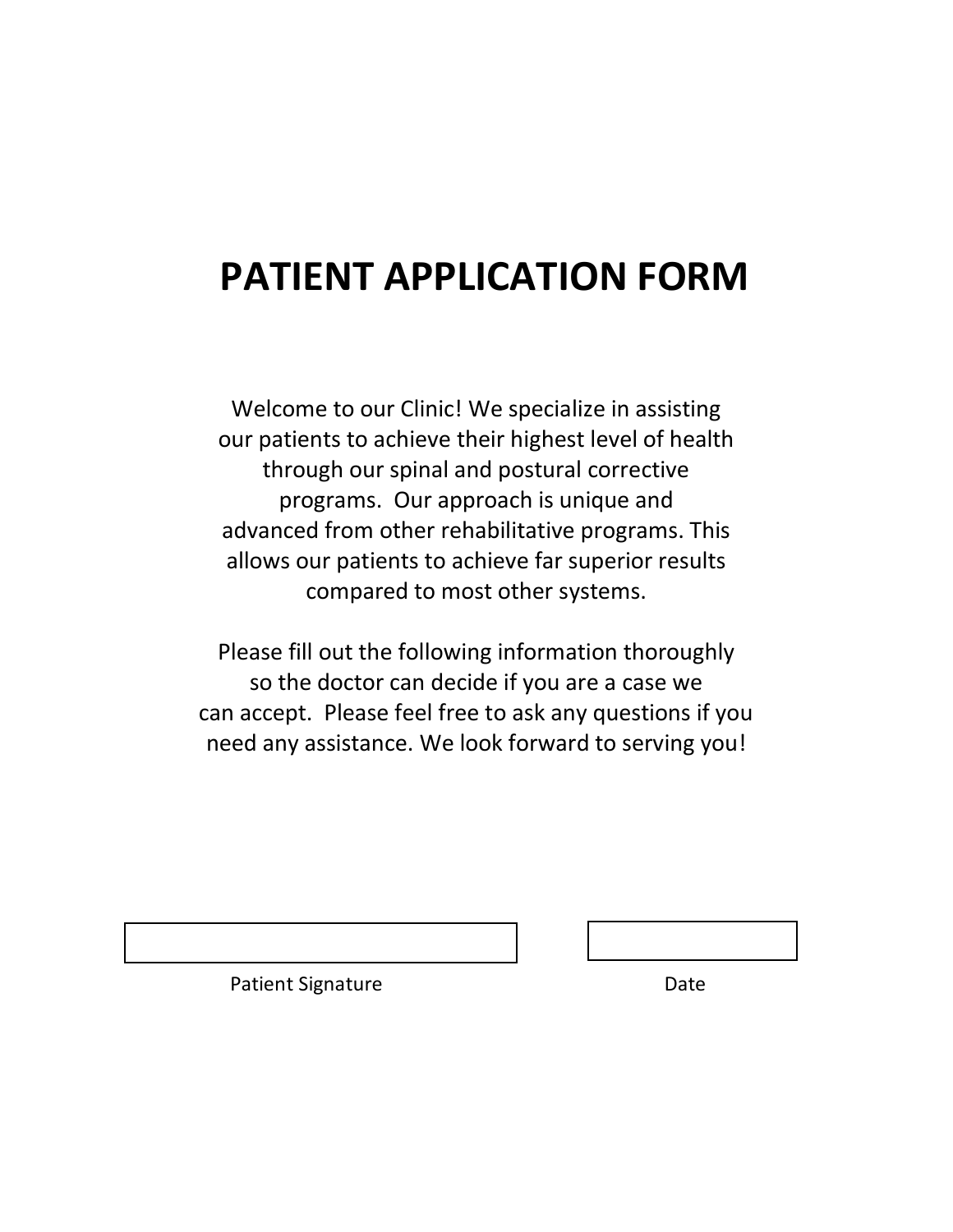# **PATIENT APPLICATION SURVEY**

| Birthday: ________________________________Marital Status: ______________________ # of Children _______________<br>Do you notice poor postural habits in your Children? Yes ____________<br>PURPOSE OF THIS VISIT<br>Is this purpose related to an auto accident/work injury?  Yes __________________ No _______________<br>Describe: ____________________<br>Have you experienced this condition before? Mes _________________________________<br>How did you respond? __________________<br><b>EXPERIENCE WITH CHIROPRACTIC</b><br>Have you seen a Chiropractor before? Yes_______ No _______ Who: _________________<br>How did you respond?<br>You know your posture determines your health? Yes__________________No____________<br>Explain: The contract of the contract of the contract of the contract of the contract of the contract of the contract of the contract of the contract of the contract of the contract of the contract of the contract of the c<br>Are you aware of any postural habits in your spouse or children? Yes_________ No__________<br>The most common postural Weakness is Forward Head Syndrome (head and neck starting<br>To bend forward and progressively moving downward weakening your whole body). Even<br>Less severe forms of this posture can cause adverse effects on your overall health. |                        |
|---------------------------------------------------------------------------------------------------------------------------------------------------------------------------------------------------------------------------------------------------------------------------------------------------------------------------------------------------------------------------------------------------------------------------------------------------------------------------------------------------------------------------------------------------------------------------------------------------------------------------------------------------------------------------------------------------------------------------------------------------------------------------------------------------------------------------------------------------------------------------------------------------------------------------------------------------------------------------------------------------------------------------------------------------------------------------------------------------------------------------------------------------------------------------------------------------------------------------------------------------------------------------------------------------------------------------------------|------------------------|
|                                                                                                                                                                                                                                                                                                                                                                                                                                                                                                                                                                                                                                                                                                                                                                                                                                                                                                                                                                                                                                                                                                                                                                                                                                                                                                                                       |                        |
|                                                                                                                                                                                                                                                                                                                                                                                                                                                                                                                                                                                                                                                                                                                                                                                                                                                                                                                                                                                                                                                                                                                                                                                                                                                                                                                                       |                        |
|                                                                                                                                                                                                                                                                                                                                                                                                                                                                                                                                                                                                                                                                                                                                                                                                                                                                                                                                                                                                                                                                                                                                                                                                                                                                                                                                       |                        |
|                                                                                                                                                                                                                                                                                                                                                                                                                                                                                                                                                                                                                                                                                                                                                                                                                                                                                                                                                                                                                                                                                                                                                                                                                                                                                                                                       |                        |
|                                                                                                                                                                                                                                                                                                                                                                                                                                                                                                                                                                                                                                                                                                                                                                                                                                                                                                                                                                                                                                                                                                                                                                                                                                                                                                                                       |                        |
|                                                                                                                                                                                                                                                                                                                                                                                                                                                                                                                                                                                                                                                                                                                                                                                                                                                                                                                                                                                                                                                                                                                                                                                                                                                                                                                                       |                        |
|                                                                                                                                                                                                                                                                                                                                                                                                                                                                                                                                                                                                                                                                                                                                                                                                                                                                                                                                                                                                                                                                                                                                                                                                                                                                                                                                       |                        |
|                                                                                                                                                                                                                                                                                                                                                                                                                                                                                                                                                                                                                                                                                                                                                                                                                                                                                                                                                                                                                                                                                                                                                                                                                                                                                                                                       | $\overline{\text{No}}$ |
|                                                                                                                                                                                                                                                                                                                                                                                                                                                                                                                                                                                                                                                                                                                                                                                                                                                                                                                                                                                                                                                                                                                                                                                                                                                                                                                                       |                        |
|                                                                                                                                                                                                                                                                                                                                                                                                                                                                                                                                                                                                                                                                                                                                                                                                                                                                                                                                                                                                                                                                                                                                                                                                                                                                                                                                       |                        |
|                                                                                                                                                                                                                                                                                                                                                                                                                                                                                                                                                                                                                                                                                                                                                                                                                                                                                                                                                                                                                                                                                                                                                                                                                                                                                                                                       |                        |
|                                                                                                                                                                                                                                                                                                                                                                                                                                                                                                                                                                                                                                                                                                                                                                                                                                                                                                                                                                                                                                                                                                                                                                                                                                                                                                                                       |                        |
|                                                                                                                                                                                                                                                                                                                                                                                                                                                                                                                                                                                                                                                                                                                                                                                                                                                                                                                                                                                                                                                                                                                                                                                                                                                                                                                                       |                        |
|                                                                                                                                                                                                                                                                                                                                                                                                                                                                                                                                                                                                                                                                                                                                                                                                                                                                                                                                                                                                                                                                                                                                                                                                                                                                                                                                       |                        |
|                                                                                                                                                                                                                                                                                                                                                                                                                                                                                                                                                                                                                                                                                                                                                                                                                                                                                                                                                                                                                                                                                                                                                                                                                                                                                                                                       |                        |
|                                                                                                                                                                                                                                                                                                                                                                                                                                                                                                                                                                                                                                                                                                                                                                                                                                                                                                                                                                                                                                                                                                                                                                                                                                                                                                                                       |                        |
|                                                                                                                                                                                                                                                                                                                                                                                                                                                                                                                                                                                                                                                                                                                                                                                                                                                                                                                                                                                                                                                                                                                                                                                                                                                                                                                                       |                        |
|                                                                                                                                                                                                                                                                                                                                                                                                                                                                                                                                                                                                                                                                                                                                                                                                                                                                                                                                                                                                                                                                                                                                                                                                                                                                                                                                       |                        |
|                                                                                                                                                                                                                                                                                                                                                                                                                                                                                                                                                                                                                                                                                                                                                                                                                                                                                                                                                                                                                                                                                                                                                                                                                                                                                                                                       |                        |
|                                                                                                                                                                                                                                                                                                                                                                                                                                                                                                                                                                                                                                                                                                                                                                                                                                                                                                                                                                                                                                                                                                                                                                                                                                                                                                                                       |                        |
|                                                                                                                                                                                                                                                                                                                                                                                                                                                                                                                                                                                                                                                                                                                                                                                                                                                                                                                                                                                                                                                                                                                                                                                                                                                                                                                                       |                        |
|                                                                                                                                                                                                                                                                                                                                                                                                                                                                                                                                                                                                                                                                                                                                                                                                                                                                                                                                                                                                                                                                                                                                                                                                                                                                                                                                       |                        |
|                                                                                                                                                                                                                                                                                                                                                                                                                                                                                                                                                                                                                                                                                                                                                                                                                                                                                                                                                                                                                                                                                                                                                                                                                                                                                                                                       |                        |
|                                                                                                                                                                                                                                                                                                                                                                                                                                                                                                                                                                                                                                                                                                                                                                                                                                                                                                                                                                                                                                                                                                                                                                                                                                                                                                                                       |                        |
|                                                                                                                                                                                                                                                                                                                                                                                                                                                                                                                                                                                                                                                                                                                                                                                                                                                                                                                                                                                                                                                                                                                                                                                                                                                                                                                                       |                        |
|                                                                                                                                                                                                                                                                                                                                                                                                                                                                                                                                                                                                                                                                                                                                                                                                                                                                                                                                                                                                                                                                                                                                                                                                                                                                                                                                       |                        |
|                                                                                                                                                                                                                                                                                                                                                                                                                                                                                                                                                                                                                                                                                                                                                                                                                                                                                                                                                                                                                                                                                                                                                                                                                                                                                                                                       |                        |
|                                                                                                                                                                                                                                                                                                                                                                                                                                                                                                                                                                                                                                                                                                                                                                                                                                                                                                                                                                                                                                                                                                                                                                                                                                                                                                                                       |                        |
|                                                                                                                                                                                                                                                                                                                                                                                                                                                                                                                                                                                                                                                                                                                                                                                                                                                                                                                                                                                                                                                                                                                                                                                                                                                                                                                                       |                        |
|                                                                                                                                                                                                                                                                                                                                                                                                                                                                                                                                                                                                                                                                                                                                                                                                                                                                                                                                                                                                                                                                                                                                                                                                                                                                                                                                       |                        |
|                                                                                                                                                                                                                                                                                                                                                                                                                                                                                                                                                                                                                                                                                                                                                                                                                                                                                                                                                                                                                                                                                                                                                                                                                                                                                                                                       |                        |
|                                                                                                                                                                                                                                                                                                                                                                                                                                                                                                                                                                                                                                                                                                                                                                                                                                                                                                                                                                                                                                                                                                                                                                                                                                                                                                                                       |                        |
| Have you ever been told or feel like you carry your head forward? Yes No                                                                                                                                                                                                                                                                                                                                                                                                                                                                                                                                                                                                                                                                                                                                                                                                                                                                                                                                                                                                                                                                                                                                                                                                                                                              |                        |
| <b>HEALTH LIFESTYLE</b>                                                                                                                                                                                                                                                                                                                                                                                                                                                                                                                                                                                                                                                                                                                                                                                                                                                                                                                                                                                                                                                                                                                                                                                                                                                                                                               |                        |
| Do you exercise?<br>Yes<br>No                                                                                                                                                                                                                                                                                                                                                                                                                                                                                                                                                                                                                                                                                                                                                                                                                                                                                                                                                                                                                                                                                                                                                                                                                                                                                                         |                        |
|                                                                                                                                                                                                                                                                                                                                                                                                                                                                                                                                                                                                                                                                                                                                                                                                                                                                                                                                                                                                                                                                                                                                                                                                                                                                                                                                       |                        |
| How much?<br>Do you smoke?<br>No<br>Yes                                                                                                                                                                                                                                                                                                                                                                                                                                                                                                                                                                                                                                                                                                                                                                                                                                                                                                                                                                                                                                                                                                                                                                                                                                                                                               |                        |
| Do you drink alcohol?<br>No<br>Yes                                                                                                                                                                                                                                                                                                                                                                                                                                                                                                                                                                                                                                                                                                                                                                                                                                                                                                                                                                                                                                                                                                                                                                                                                                                                                                    |                        |
| Do you drink coffee?<br>Yes<br>No                                                                                                                                                                                                                                                                                                                                                                                                                                                                                                                                                                                                                                                                                                                                                                                                                                                                                                                                                                                                                                                                                                                                                                                                                                                                                                     |                        |
| Do you take any supplements (i.e. vitamins, minerals, herbs)?<br><u> 1980 - Jan Barbarat, martin basal da</u>                                                                                                                                                                                                                                                                                                                                                                                                                                                                                                                                                                                                                                                                                                                                                                                                                                                                                                                                                                                                                                                                                                                                                                                                                         |                        |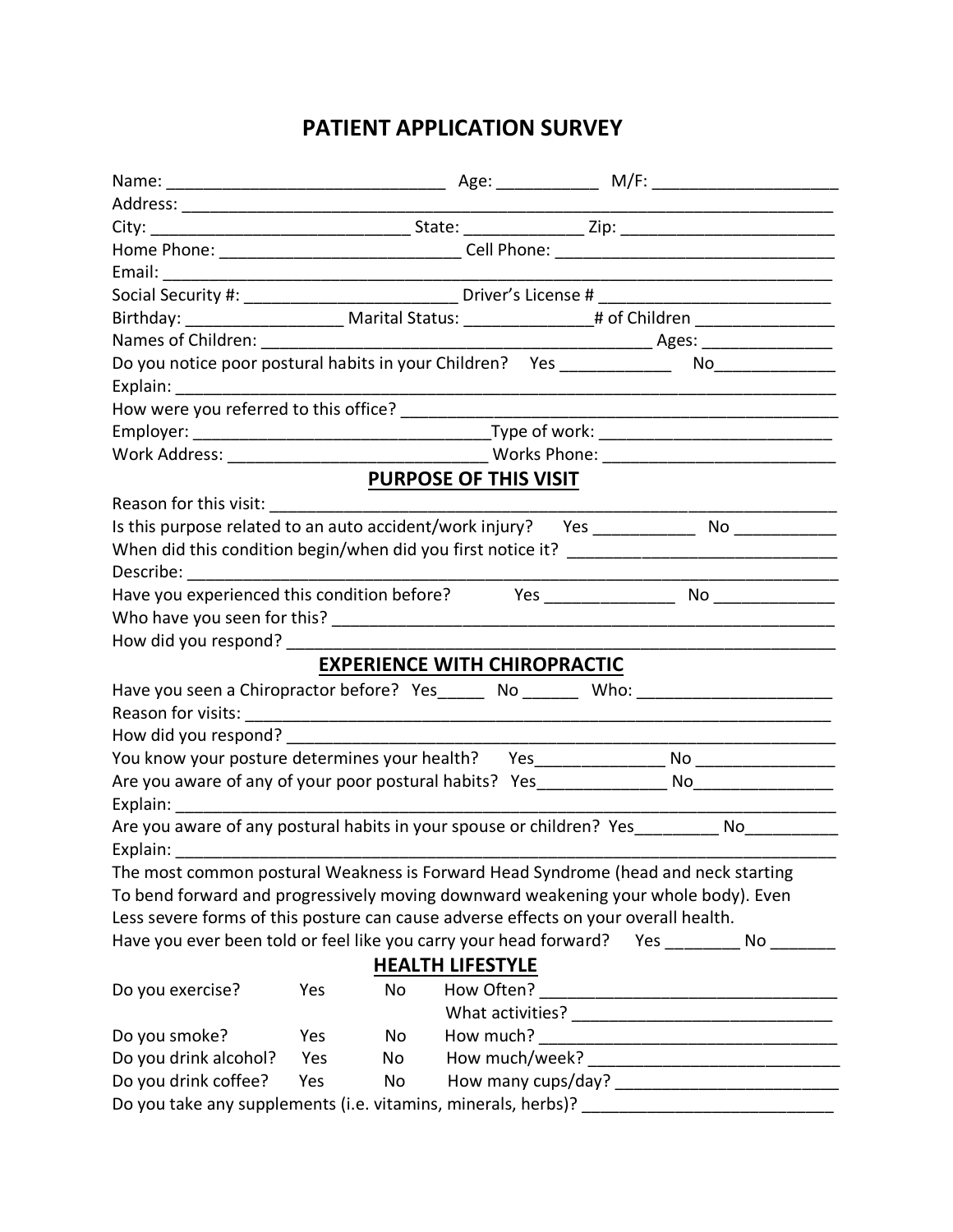# **ACTIVITIES DISCOMFORT SCALE**

**For each of the following activities, please place a number in the one column that best describes how much pain the activity presently causes, on the average (does not include unusual or prolonged activity).**

|                           | <b>DOESN'T</b> | <b>MILD</b>      | <b>TOLERABLE</b> | <b>MODERATE</b>  | <b>SEVERE</b>    | <b>DISABLING</b>  |
|---------------------------|----------------|------------------|------------------|------------------|------------------|-------------------|
| <b>ACTIVITY</b>           | <b>HURT AT</b> | <b>PAIN</b>      | <b>PAIN</b>      | <b>PAIN</b>      | <b>PAIN</b>      | <b>PAIN</b>       |
|                           | <b>ALL</b>     |                  |                  |                  |                  |                   |
|                           | <b>RATES 0</b> | <b>RATES 1-2</b> | <b>RATES 3-4</b> | <b>RATES 5-6</b> | <b>RATES 7-8</b> | <b>RATES 9-10</b> |
| <b>WALKING</b>            |                |                  |                  |                  |                  |                   |
| <b>SITTING</b>            |                |                  |                  |                  |                  |                   |
| <b>BENDING</b>            |                |                  |                  |                  |                  |                   |
| <b>STANDING</b>           |                |                  |                  |                  |                  |                   |
| <b>SLEEPING</b>           |                |                  |                  |                  |                  |                   |
| <b>LIFTING</b>            |                |                  |                  |                  |                  |                   |
| <b>RUNNING OR JOGGING</b> |                |                  |                  |                  |                  |                   |
| <b>CLIMBING STAIRS</b>    |                |                  |                  |                  |                  |                   |
| <b>CARRYING</b>           |                |                  |                  |                  |                  |                   |
| <b>PUSHING OR PULLING</b> |                |                  |                  |                  |                  |                   |
| <b>DRIVING</b>            |                |                  |                  |                  |                  |                   |
| <b>DRESSING</b>           |                |                  |                  |                  |                  |                   |
| <b>READING</b>            |                |                  |                  |                  |                  |                   |
| <b>WATCHING TV</b>        |                |                  |                  |                  |                  |                   |
| <b>HOUSEHOLD CHORES</b>   |                |                  |                  |                  |                  |                   |
| <b>GARDENING</b>          |                |                  |                  |                  |                  |                   |
| <b>SPORTS</b>             |                |                  |                  |                  |                  |                   |
| <b>EMPLOYMENT</b>         |                |                  |                  |                  |                  |                   |

## **ADDITIONAL COMMENTS:**

**Patient Name\_\_\_\_\_\_\_\_\_\_\_\_\_\_\_\_\_\_\_\_\_\_\_\_\_\_ Patient Signature \_\_\_\_\_\_\_\_\_\_\_\_\_\_\_\_\_\_\_\_\_\_\_\_\_\_\_\_\_** 

**Examiner \_\_\_\_\_\_\_\_\_\_\_\_\_\_\_\_\_\_\_\_\_\_\_\_\_\_\_\_\_ Date\_\_\_\_\_\_\_\_\_\_\_\_\_\_\_\_\_\_\_\_\_\_\_\_\_\_\_\_\_\_\_\_\_\_\_\_\_\_\_\_**

**\_\_\_\_\_\_\_\_\_\_\_\_\_\_\_\_\_\_\_\_\_\_\_\_\_\_\_\_\_\_\_\_\_\_\_\_\_\_\_\_\_\_\_\_\_\_\_\_\_\_\_\_\_\_\_\_\_\_\_\_\_\_\_\_\_\_\_\_\_\_\_\_\_\_\_\_\_\_ \_\_\_\_\_\_\_\_\_\_\_\_\_\_\_\_\_\_\_\_\_\_\_\_\_\_\_\_\_\_\_\_\_\_\_\_\_\_\_\_\_\_\_\_\_\_\_\_\_\_\_\_\_\_\_\_\_\_\_\_\_\_\_\_\_\_\_\_\_\_\_\_\_\_\_\_\_\_**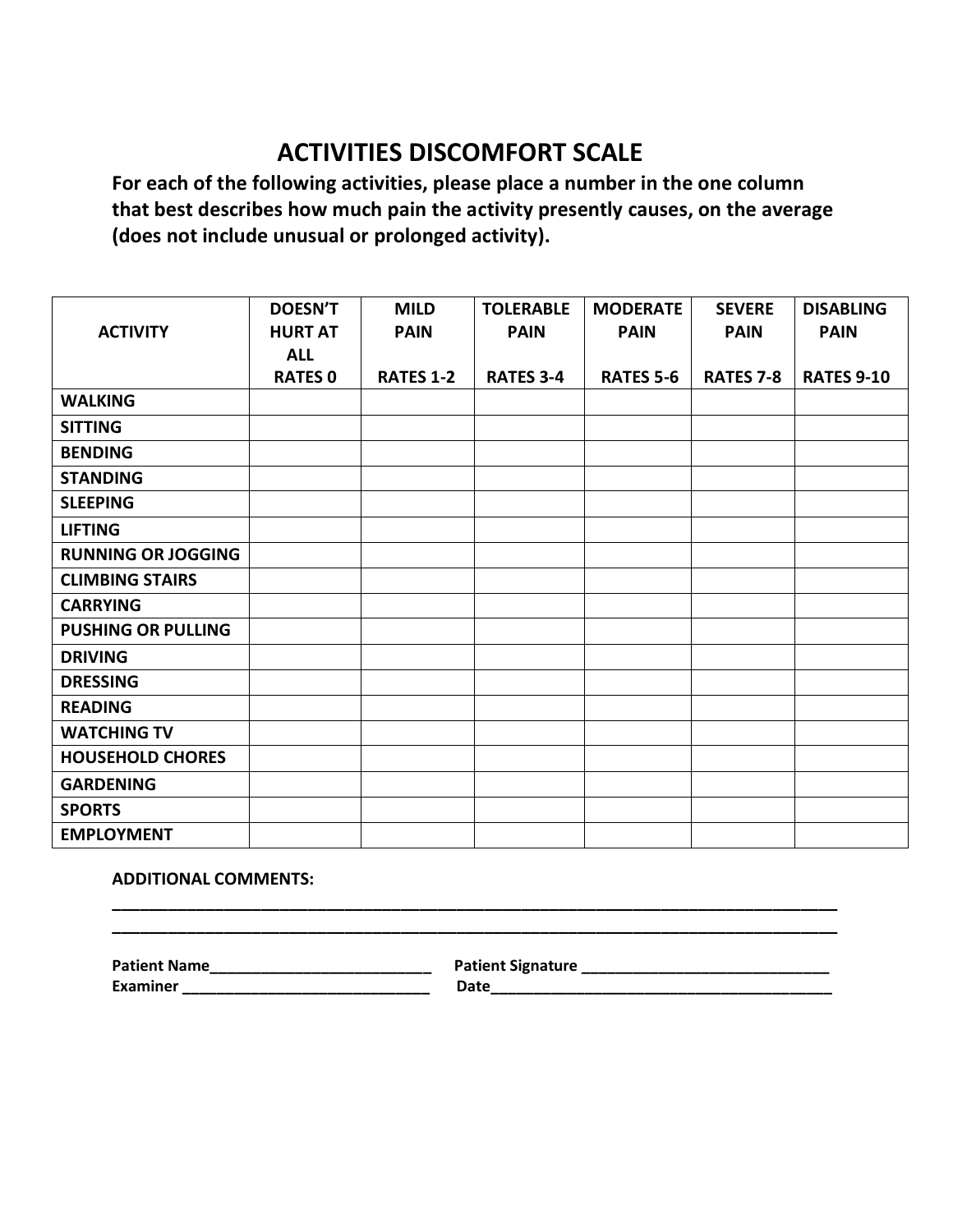## **X-Ray Questionnaire: For Women Only**

Our consultation and examination may indicate that x-rays are necessary to accurately diagnose and analyze your condition. Should x-rays be necessary we would like to confirm that you are not pregnant at this time.

\_\_\_\_\_\_\_\_\_\_\_\_\_\_\_\_\_\_\_\_\_\_\_\_\_\_\_\_\_\_\_\_\_\_\_\_\_\_\_\_\_\_\_\_\_\_\_\_\_\_\_\_\_\_\_\_\_\_\_\_\_\_\_\_\_\_\_\_\_\_

\_\_\_\_\_\_\_\_\_\_\_\_\_\_\_\_\_\_\_\_\_\_\_\_\_\_\_\_\_\_\_\_\_\_\_\_\_\_\_\_\_\_\_\_\_\_\_\_\_\_\_\_\_\_\_\_\_\_\_\_\_\_\_\_\_\_\_\_\_\_.

\_\_\_\_\_\_\_\_\_\_\_\_\_\_\_\_\_\_\_\_\_\_\_\_\_\_\_\_\_\_\_\_\_\_\_\_ \_\_\_\_\_\_\_\_\_\_\_\_\_\_\_\_\_\_\_\_

Name

 $\Box$  There is a possibility that I may be pregnant at this time.

- $\Box$  Yes, I am definitely pregnant.
- $\Box$  No, I am definitely not pregnant
- I request that x-ray films not be taken because: \_\_\_\_\_\_\_\_\_\_\_\_\_\_\_\_\_\_\_\_\_\_\_\_\_\_

Date of last menstrual period:  $\Box$ 

Patient Signature **Date** Date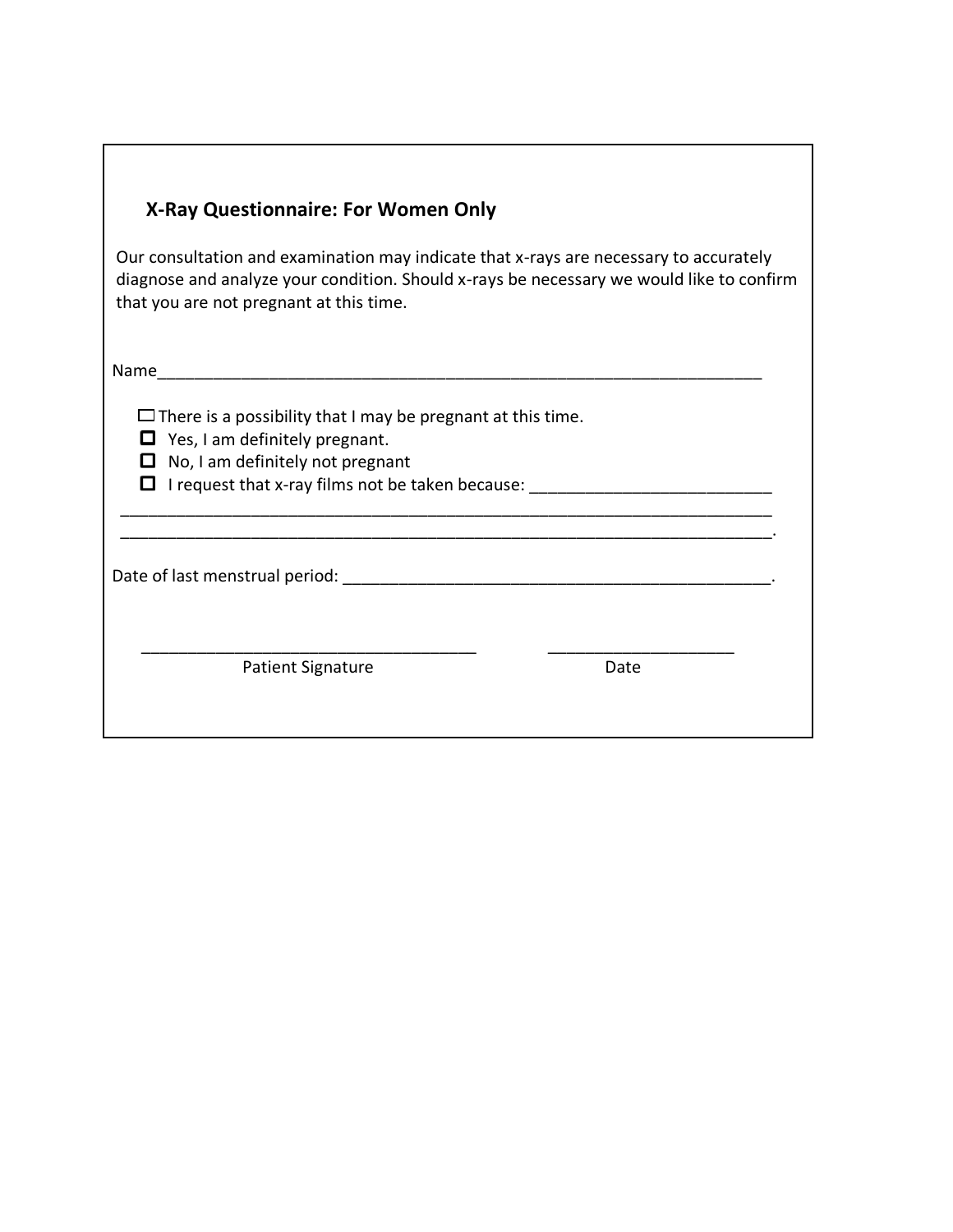# **Informed Consent to Care**

 A patient coming to the doctor gives him/her permission and authority to care for them in accordance with appropriate test, diagnosis, and analysis. The Clinical procedures performed are usually beneficial and seldom cause any problem. In rare case, underlying physical defects, deformities or pathologies may render the patient susceptible for injury. The doctor, of course, will not provide specific healthcare, if he/she is aware that such care may be contraindicated. It is the responsibility of the patient to make it known or to learn through health care procedures from whatever he/she is suffering from: latent pathological defects, illnesses, or deformities, which would otherwise not come to the attention of the physician. This office does not perform breast, pelvic, prostate, rectal or full skin evaluation. These examinations should be performed by your family physician, GYN, and dermatologist to exclude cancers, abnormal skin lesions that should undergo biopsy/removal or other treatments. This clinic does not care for any condition (such as high blood pressure, diabetes, high cholesterol) other than those addressed in your physical medicine care plan. We also do not prescribe or refill ANY controlled substances. All prescriptions should be refilled by your original prescriber and any new prescriptions should be issued by your primary care provider.

 The patient assumes all responsibility/liability if the patient does not report on health forms any past medical history, illnesses, medicines, or allergies.

 I agree to settle any claim or dispute I may have against or with any of these persons or entities, whether related to the prescribed care or otherwise, will be resolved by binding arbitration under the current malpractice terms which can be obtained by written request.

\_\_\_\_\_\_\_\_\_\_\_\_\_\_\_\_\_\_\_\_\_\_\_\_\_\_\_\_\_\_\_\_\_\_\_\_\_\_\_\_\_\_\_\_\_\_\_ \_\_\_\_\_\_\_\_\_\_\_\_\_\_\_\_\_\_\_\_\_\_\_\_\_\_\_\_\_\_\_\_\_\_\_\_\_\_

Patient's Signature Date Date Date

 Chiropractic care, like all forms of health care, while offering considerable benefit may also provide some level of risk. This level of risk is most often very minimal. Yet in rare cases injury has been associated with chiropractic care. The types of complications that have been reported secondary to chiropractic care include sprain/strain injuries, irritation of a disc condition, and rarely, fractures. One of the rarest complications associated with chiropractic care, occurring at a rate between one instance per one million to one per two million cervical spine (neck) adjustments may be a vertebral artery injury that could lead to a stroke.

 Prior to receiving chiropractic care, this Chiropractic office, a health history and physical examination will be completed. These procedures are performed to assess your specific condition, your overall health and, in particular, your spine health. These procedures will assist us in determining if chiropractic care is needed, or if any further examination or studies needed. In addition, they will help us determine if there is any reason to modify your care or provide you with a referral to another heath care provider. All relevant findings will be reported to you along with a care plan prior to beginning care. I understand and accept that there are risks associated with chiropractic care and give consent to the examinations that the doctor deems necessary, and to the chiropractic care including spinal adjustments, as reported following my assessment.

This notice is effective as of the date it is signed and will expire seven years after the date on which you last received services from us.

\_\_\_\_\_\_\_\_\_\_\_\_\_\_\_\_\_\_\_\_\_\_\_\_\_\_\_\_\_\_\_\_\_\_\_\_\_\_\_\_\_\_ \_\_\_\_\_\_\_\_\_\_\_\_\_\_\_\_\_\_\_\_\_\_\_\_\_\_\_\_\_\_\_\_\_\_\_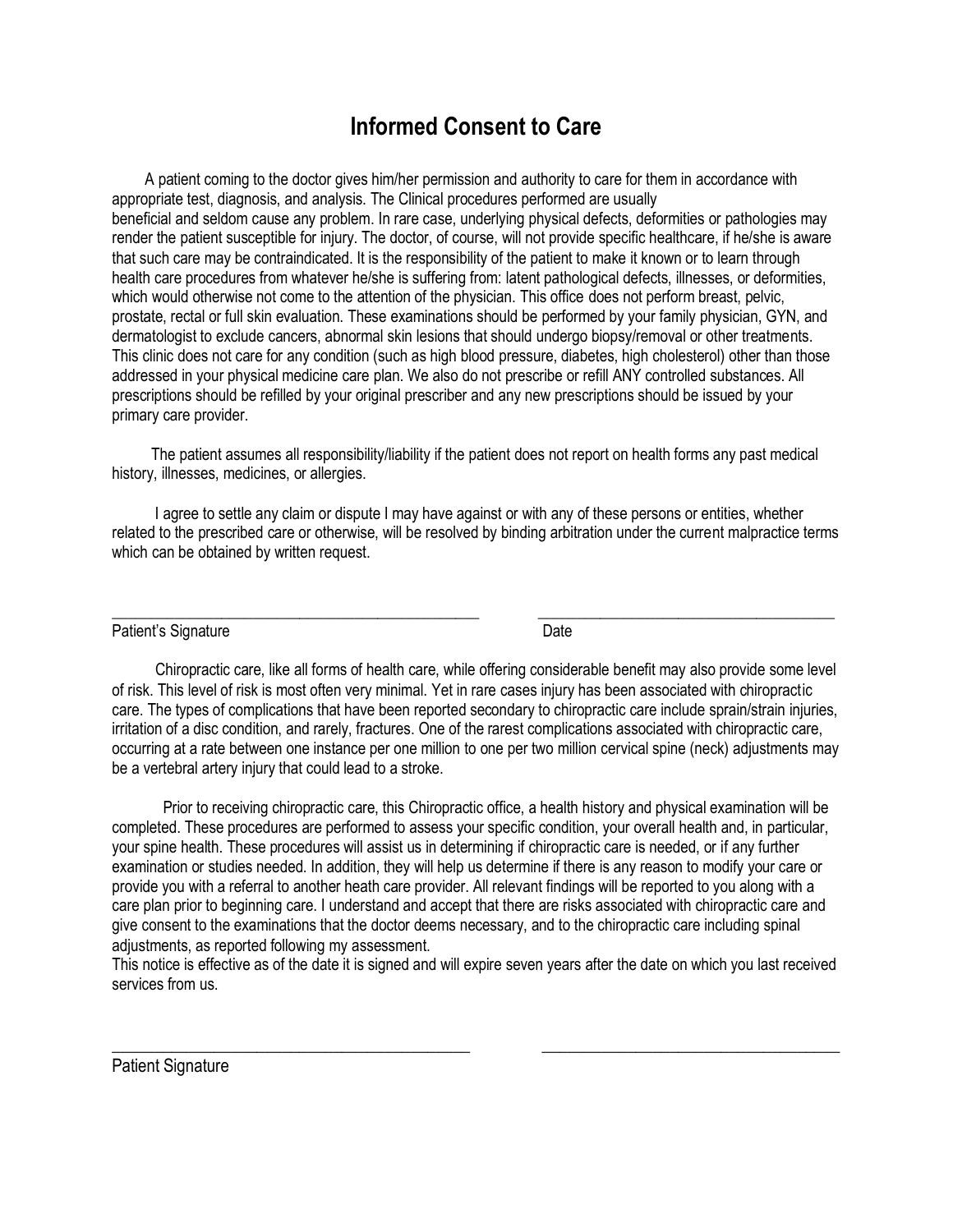# WICKISER REHAB & WELLNESS ACKNOWLEDGEMENT OF RECEIPT OF NOTICE OF PRIVACY PRACTICES

Patient Name \_\_\_\_\_\_\_\_\_\_\_\_\_\_\_\_\_\_\_\_\_\_\_\_\_\_\_\_\_\_\_\_\_\_\_\_\_\_\_\_ DOB \_\_\_\_\_\_\_\_\_\_\_\_\_\_\_\_\_

I acknowledge that I have reviewed the Notice of Privacy Practices of Wickiser Rehab & **Wellness** 

**(**Please Initial one of the following options and sign below.**)**

**EXECUTE:** I wish to receive a paper copy of Privacy Notice.

I do not request a copy of the Privacy Notice at this time. I acknowledge that I can request a copy at any time and the Privacy Notice is posted in the office.

Please initial below:

I acknowledge that it is the policy of this office to leave reminder messages on my answering machine or with another person in my home. I may make a request of an alternative means of communication (within reason) in writing.

\_\_\_\_\_\_\_\_\_\_\_\_I acknowledge that if I should have a problem or question in regard to my rights, I may speak with the Privacy Officer about my concerns.

\_\_\_\_\_\_\_\_\_\_\_\_\_\_\_\_\_\_\_\_\_\_\_\_\_\_\_\_\_\_\_\_\_\_\_\_\_\_\_\_\_\_\_\_ \_\_\_\_\_\_\_\_\_\_\_\_\_\_\_\_\_\_

\_\_\_\_\_\_\_\_\_\_\_\_\_\_\_\_\_\_\_\_\_\_\_\_\_\_\_\_\_\_\_\_\_\_\_\_\_\_\_\_\_\_\_\_ \_\_\_\_\_\_\_\_\_\_\_\_\_\_\_\_\_\_

Signature of Patient/Guardian Date Date

Witness (Office Staff) Date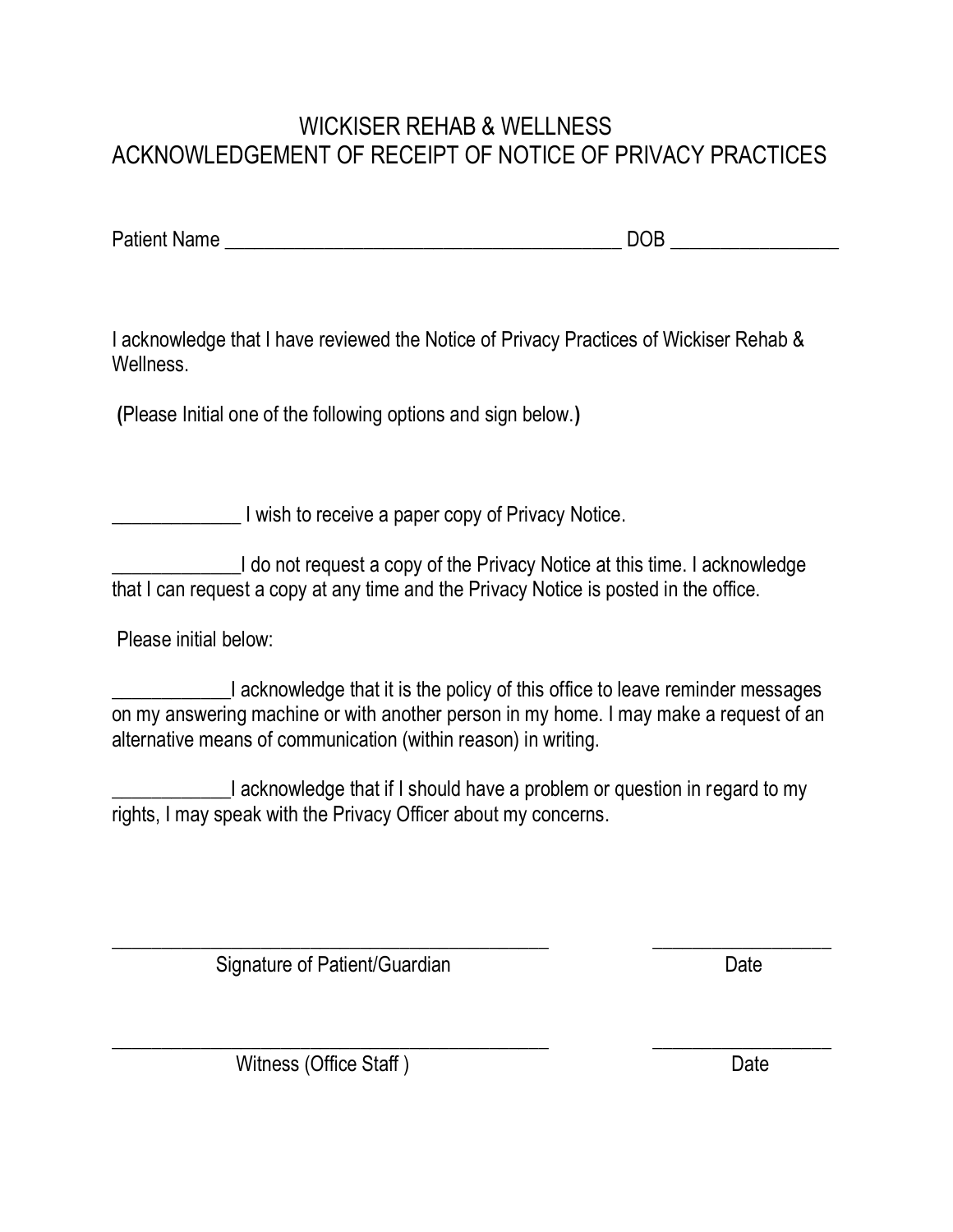# **AUTORIZATION OF CARE**

I authorize and agree to allow the Doctor to work with my spine through the use of spinal adjustments and rehabilitative exercises for the sole purpose of postural and structural restoration of normal biomechanical and neurological function.

I understand that I am responsible for all fees incurred for the services provided and agree to ensure full payment of all charges.

The Doctor will not be held responsible for any health conditions or diagnoses which are pre-existing, given by another health care practitioner, or are not related to the spinal structural conditions diagnosed at the clinic.

I also clearly understand that if I do not follow the Doctors specific recommendations at this clinic that I will not receive the full benefit from these programs, and that if I terminate my care prematurely that all fees incurred will be due and payable at that time.

I authorize the assignment of all insurance benefits be directed to the Doctor for all services rendered.

| Patient's Signature | Date | Parent/Guardian            | Date |
|---------------------|------|----------------------------|------|
|                     |      |                            |      |
|                     |      | IN CASE OF EMERGENCY CALL: |      |
| Name                |      |                            |      |
| Relationship_       |      |                            |      |
| <b>Work Phone</b>   |      |                            |      |
| Home Phone          |      |                            |      |
| Cell Phone          |      |                            |      |

## **INSURANCE INFORMATION**

I clearly understand that all insurance coverage, whether accident, work related, or general coverage is an arrangement between my insurance and myself. If this office chooses to bill any services to my insurance carrier that they are performing these services strictly as a convenience for me. The Doctor's office will provide any necessary reports or required information to aid in insurance reimbursement of services, but I understand that insurance carriers my claims and that I am ultimately held responsible for any unpaid balances. Any monies received will be credited to my account.

|                                                 | Date                         |
|-------------------------------------------------|------------------------------|
| Guardian or Spouse's Signature Authorizing Care |                              |
| Name of Insurance Co.                           |                              |
|                                                 | Phone #                      |
| Insured's Name                                  | Insured's SS#                |
| Relationship to insured                         | <b>Birth Date Example 20</b> |
| Employer _                                      |                              |

## **WHO SHOULD RECEIVE CHARGES ON YOUR ACCOUNT?**

| Patient        | Spouse   | Parent/Gaudian            | Worker's Comp |
|----------------|----------|---------------------------|---------------|
| Auto Insurance | Medicare | Personal Health Insurance |               |